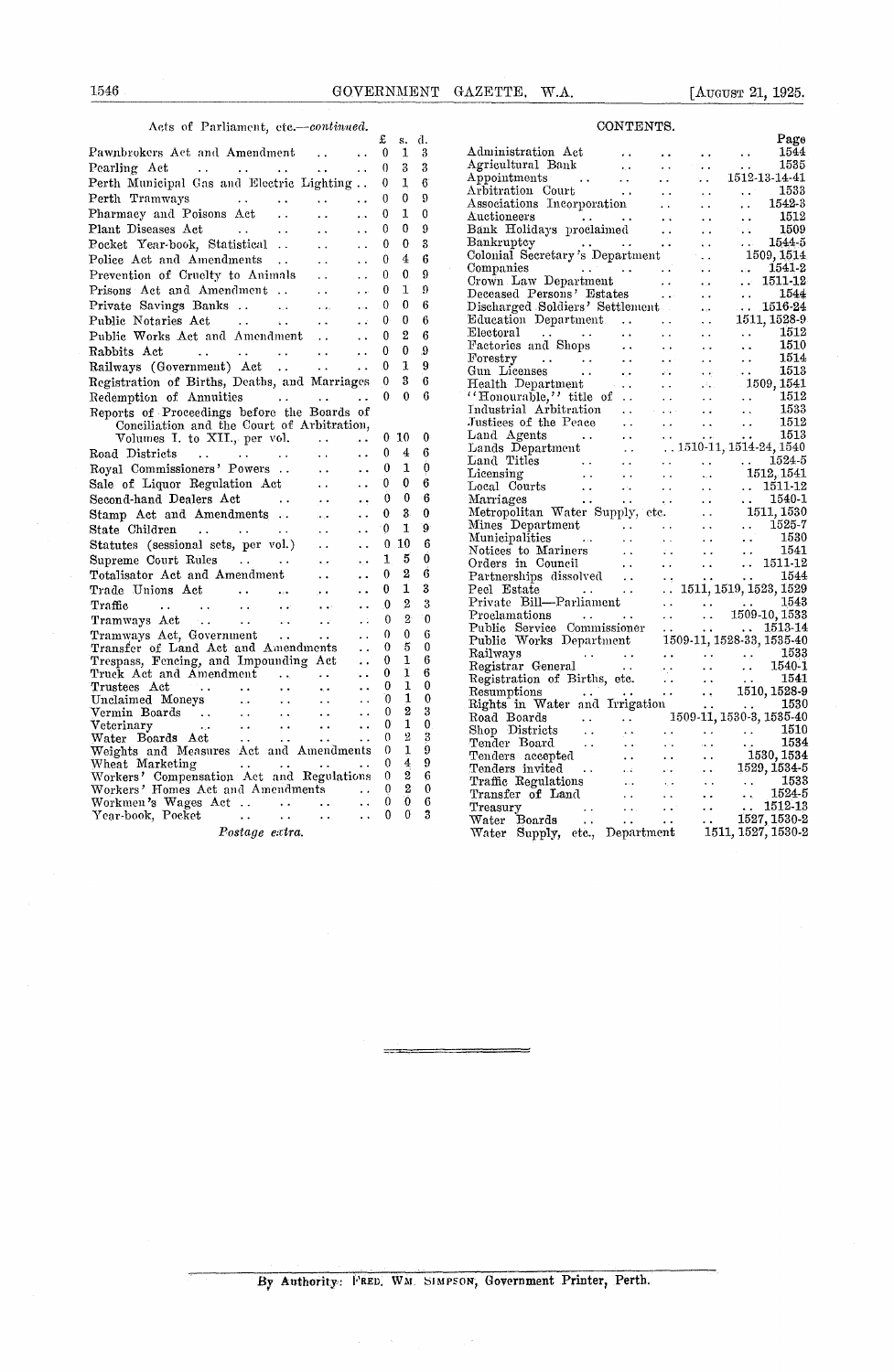

## Government Gazette

## PERTH, FRIDAY, 21 AUGUST 1925 No. 36

© STATE OF WESTERN AUSTRALIA

## **CONTENTS**

Administration Act Agricultural Bank Appointments Arbitration Court Associations Incorporation Auctioneers Bank Holidays proclaimed Bankruptcy Colonial Secretary's Department Companies Crown Law Department Deceased Persons' Estates Discharged Soldiers' Settlement Education Department Electoral Factories and Shops Forestry Gun Licenses Health Department "Honourable," title of Industrial Arbitration Justices of the Peace Land Agents Lands Department Land Titles Licensing Local Courts Marriages Metropolitan Water Supply, etc. Mines Department Municipalities Notices to Mariners Orders in Council Partnerships dissolved Peel Estate Private Bill—Parliament Proclamations Public Service Commissioner Public Works Department Railways Registrar General